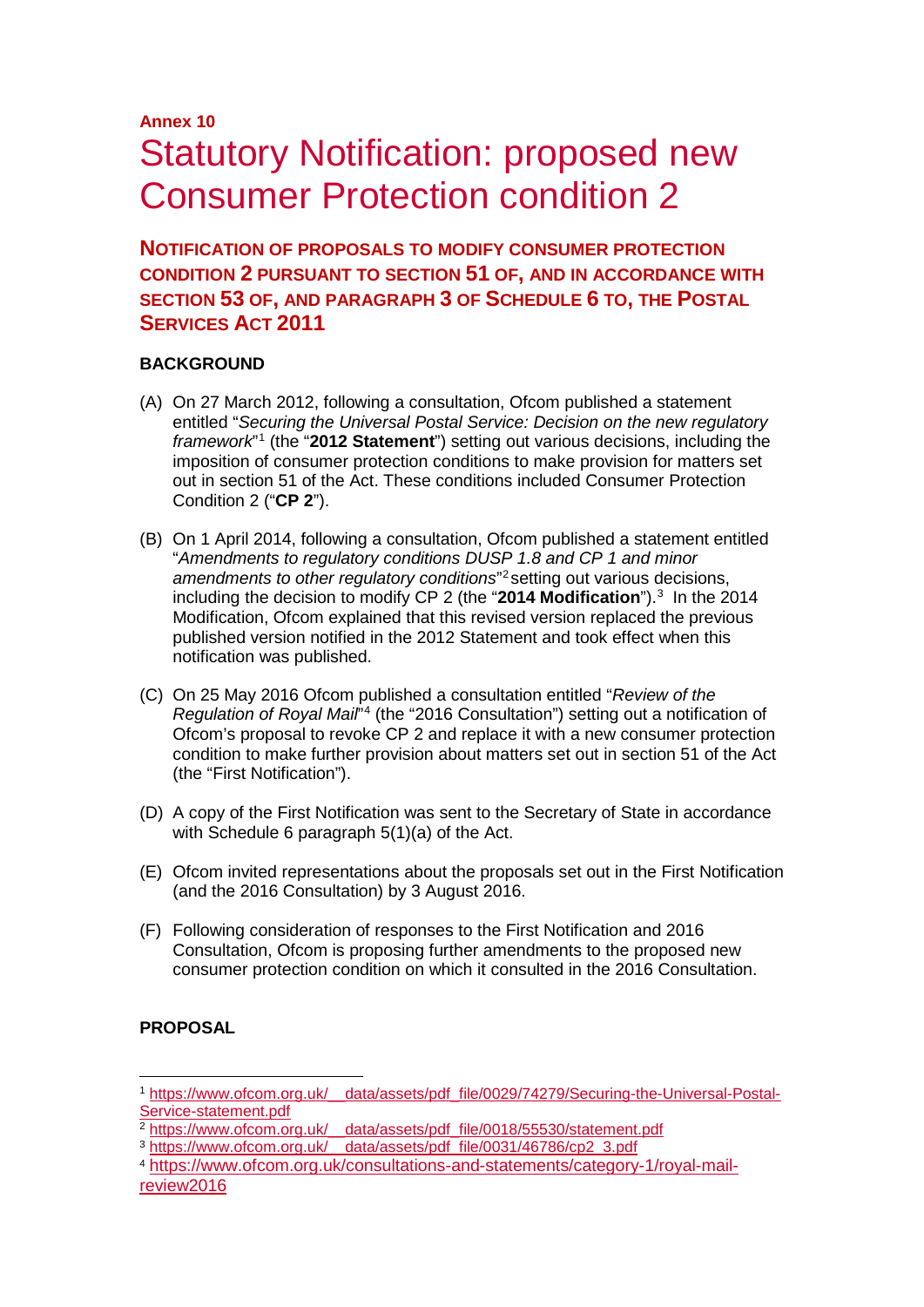- 1. Ofcom hereby proposes, in accordance with section 53 of, and paragraph 3 of Schedule 6 to, the Act and pursuant to powers and duties in section 51 of the Act:
	- (a) to revoke CP 2 with effect from the date of publication of a notification under section 53 of, and paragraph 3 of Schedule 6 to, the Act; and
	- (b) to impose a new consumer protection condition to make provision for matters set out in section 51 of the Act, to take effect from the date of publication of a notification under section 53 of, and paragraph 3 of Schedule 6 to, the Act.
- 2. The proposed new CP 2 is specified in the Schedule to this Notification, marked up against the existing condition to show the changes which are being proposed to its substance, as highlighted in red text.
- 3. The effect of, and Ofcom's reasons for making, these proposals are set out in the accompanying consultation document.

## **Ofcom's duties and legal tests**

- 4. Ofcom is satisfied that these proposals satisfy the general test in paragraph 1 of Schedule 6 to the Act.
- 5. In making these proposals, Ofcom has considered and acted in accordance with its principal duty in section 29 of the Act and its general duties in section 3 of the Communications Act 2003.

## **Making representations**

- 6. Representations may be made to Ofcom about the proposal set out in this Notification by no later than 3 April 2017.
- 7. Copies of this Notification and the accompanying consultation document have been sent to the Secretary of State in accordance with paragraph 5(1)(a) of Schedule 6 to the Act.
- 8. By virtue of paragraph 3(5) of Schedule 6 to the Act, Ofcom may give effect, with or without modifications, to a proposal with respect to which it has published a notification only if Ofcom has—
	- (c) considered every representation about the proposal that is made to Ofcom within the period specified in paragraph 6 of this Notification; and
	- (d) had regard to every international obligation of the United Kingdom (if any) which has been notified to Ofcom for this purpose by the Secretary of State.

## **Interpretation**

- 9. Except insofar as the context otherwise requires, words or expressions shall have the meaning assigned to them in this Notification and otherwise any word or expression shall have the same meaning as it has been ascribed for the purpose of Part 3 of the Act or for the purpose of CP 2 (as relevant).
- 10. In this Notification—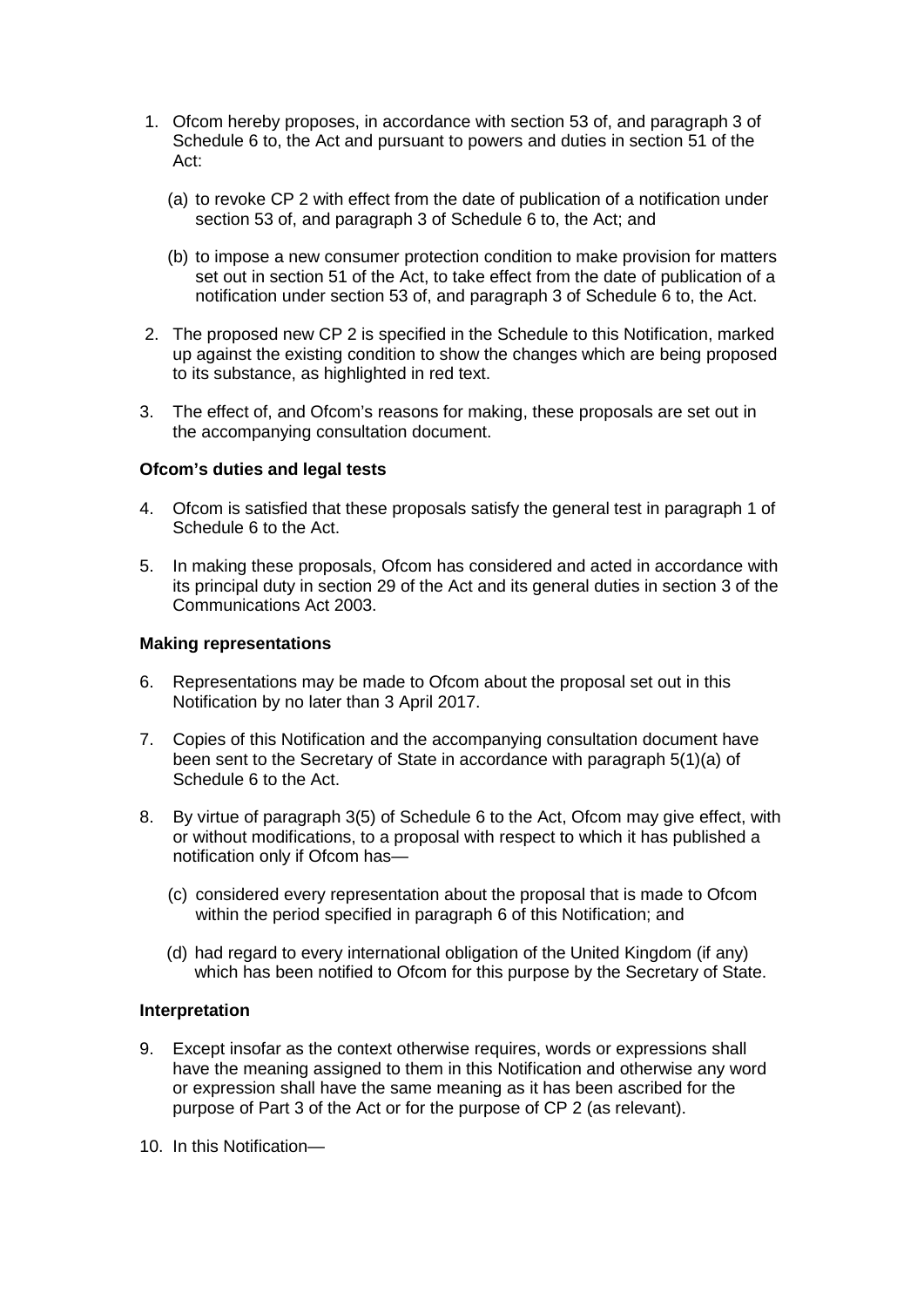- (a) **"2012 Statement"** has the meaning given to it in recital (A) to this Notification;
- (b) **"2014 Modification"** has the meaning given to it in recital (B) to this Notification;
- (c) "**2016 Consultation**" has the meaning given to it in recital (C) to this Notification;
- (d) "**Act**" means the Postal Services Act 2011 (c.5);
- (e) "**CP 2**" means consumer protection condition referred to in recital (A) to this Notification as modified and replaced by the 2014 Modification;
- (f) "**First Notification**" has the meaning given to it in recital (C) to this Notification; and
- (g) "**Ofcom**" means the Office of Communications.
- 11. For the purpose of interpreting this Notification—
	- **(a)** headings and titles shall be disregarded;
	- **(b)** expressions cognate with those referred to in this Notification shall be construed accordingly;
	- **(c)** the Interpretation Act 1978 (c. 30) shall apply as if this Notification were an Act of Parliament.
- 12. The Schedule to this Notification shall form part of this Notification.

Signed by

Clitten.

#### **Jonathan Oxley**

### **Group Director, Competition Group**

A person duly authorised by Ofcom under paragraph 18 of the Schedule to the Office of Communications Act 2002

1 March 2017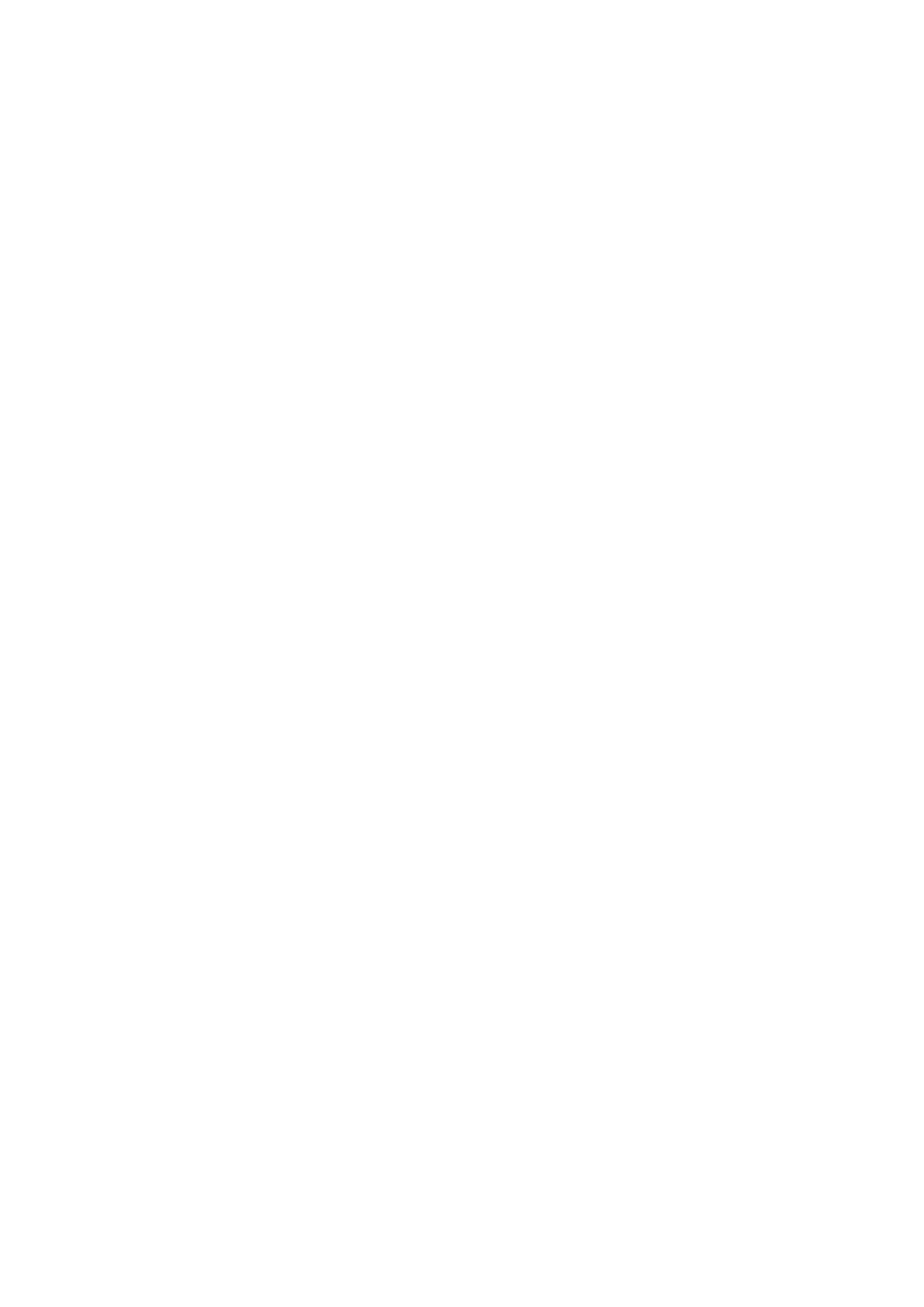## **Schedule**  Proposed modification of CP2

## **CONSUMER PROTECTION CONDITION 2: POSTAL COMMON OPERATIONAL PROCEDURES**

## **1. Application, Definitions and Interpretation**

| CP 2.1.1 | This consumer protection condition ("CP Condition") shall apply to<br>regulated postal operators relevant postal operators.                                                                                                                                                                                                                                                                                |  |  |  |
|----------|------------------------------------------------------------------------------------------------------------------------------------------------------------------------------------------------------------------------------------------------------------------------------------------------------------------------------------------------------------------------------------------------------------|--|--|--|
| CP 2.1.2 | In this CP Condition-                                                                                                                                                                                                                                                                                                                                                                                      |  |  |  |
|          | (a) "access indicator" means the Customer Access Indicator and<br>the Royal Mail Access Indicator as those terms are defined in the<br>relevant USP Access Agreement;                                                                                                                                                                                                                                      |  |  |  |
|          | (ab) "Access Party" access operator" means a regulated postal<br>postal operator (other than the universal service provider) that is<br>party to a USP Access Agreement with the universal service<br>provider;                                                                                                                                                                                            |  |  |  |
|          | (be) "Act" means the Postal Services Act 2011 (c.5);                                                                                                                                                                                                                                                                                                                                                       |  |  |  |
|          | (cd) "appointed day" means 1 October 2011;                                                                                                                                                                                                                                                                                                                                                                 |  |  |  |
|          | (d) "closed user group network" means a system, other than a<br>document exchange, providing for the conveyance of postal<br>packets (and the incidental services of receiving, collecting,<br>sorting and delivering postal packets) between:                                                                                                                                                             |  |  |  |
|          | i.<br>the premises of one firm and another firm:                                                                                                                                                                                                                                                                                                                                                           |  |  |  |
|          | ii.<br>a government department and a third party firm;                                                                                                                                                                                                                                                                                                                                                     |  |  |  |
|          | iii.<br>branches and/or units in the same firm; or                                                                                                                                                                                                                                                                                                                                                         |  |  |  |
|          | iv.<br>government departments,                                                                                                                                                                                                                                                                                                                                                                             |  |  |  |
|          | where both the sender and the recipient of the postal packets<br>have entered into specific arrangements with the postal<br>operator for the conveyance of postal packets to or from other<br>members of that system;                                                                                                                                                                                      |  |  |  |
|          | (e) "code identifier" means such mark, number or other identifier<br>unique to each regulated postal operatorrelevant postal operator<br>as may be allocated and notified to each regulated postal<br>operatorrelevant postal operator from time to time prior to the<br><b>Appointed Dayappointed day by the Postal Services Commission</b><br>or, from the <b>Appointed Dayappointed day</b> , by OFCOM; |  |  |  |
|          | (f) "Code Letter" means                                                                                                                                                                                                                                                                                                                                                                                    |  |  |  |
|          | in the case of the universal service provider and a regulated<br><del>(a)</del><br>postal operator acting in the capacity of an Access Party or<br>Intermediary, a postal packet which is no larger than<br>460mm by 610mm by 460mm (or, if a tubular postal packet,<br>the length plus twice the diameter does not exceed<br>1040mm with a maximum length of 900mm), and no                               |  |  |  |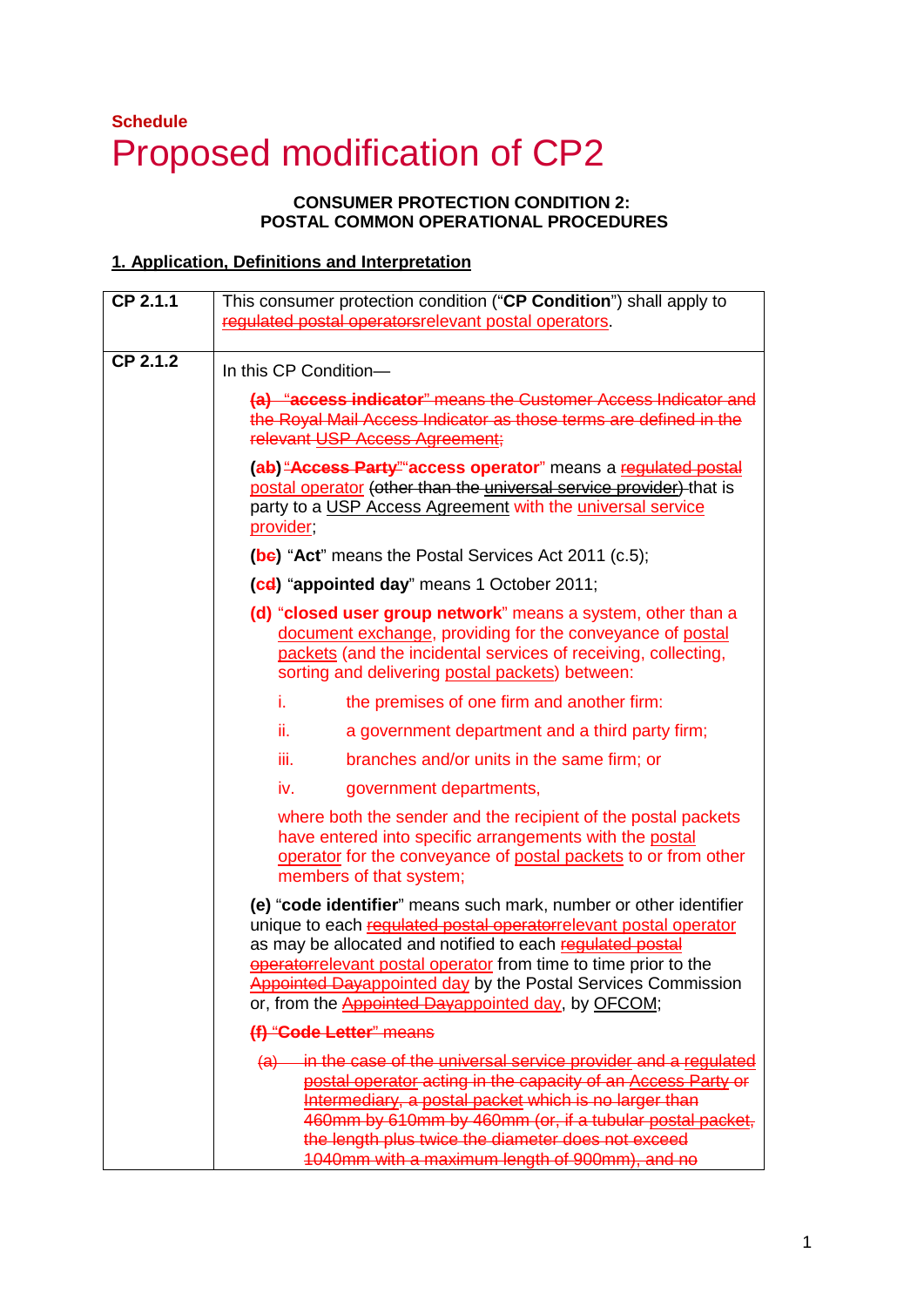| heavier than 2kg;                                                                                                                                                                                                                                                                                                                      |
|----------------------------------------------------------------------------------------------------------------------------------------------------------------------------------------------------------------------------------------------------------------------------------------------------------------------------------------|
| (b) in the case of any other regulated postal operator (including<br>an Access Party or Intermediary not acting in the capacity<br>of Access Party or Intermediary), a Letter which:                                                                                                                                                   |
| $(i)$ is conveyed in consideration of a payment of not<br>more than £1 made by or on behalf of the person for<br>whom it is conveyed; and                                                                                                                                                                                              |
| $(iii)$ weighs less than 350 grams;                                                                                                                                                                                                                                                                                                    |
| (c) any postal packet deemed to be a Code Letter in<br>accordance with CP 2.3.12 of this CP Condition;                                                                                                                                                                                                                                 |
| (fg) "Code Objectives" means the objectives set out in CP 2.3.1;                                                                                                                                                                                                                                                                       |
| (gh) "complainant" means a person who has made a complaint;                                                                                                                                                                                                                                                                            |
| (hi) "complaint" means any expression of dissatisfaction made to a<br>postal operator, related to one or more of its products or services<br>or the manner in which the postal operator has dealt with any<br>such expression of dissatisfaction, where a response is explicitly<br>or implicitly required or expected to be provided; |
| (j) "Consumer Advocacy Bodies" means Citizens Advice, Citizens<br>Advice Scotland and the General Consumer Council for Northern<br>Ireland;                                                                                                                                                                                            |
| (i) "document exchange" means a system providing for the<br>conveyance of postal packets by reference to numbered boxes at<br>document exchange points between users subscribing to the<br>specific document exchange mail network and which uses<br>addresses which are unique to the specific document exchange<br>mail network;     |
| (j) "express and secured service" means a service involving the<br>conveyance of postal packets and any incidental services of<br>collecting, sorting and delivering those postal packets which has<br>at least one of the following features:                                                                                         |
| i.<br>a guarantee for delivery by a certain time or date;                                                                                                                                                                                                                                                                              |
| ii.<br>a facility enabling the sender and the recipient to<br>monitor the progress of a postal packet through the<br>postal operator's network, including confirmation of<br>delivery;                                                                                                                                                 |
| (k) "indicator" means in the case of an Access Party acting in that<br>capacity, the relevant access indicator, and in all other cases, a<br>payment indicator such as PPI;                                                                                                                                                            |
| (k!) "intended operator" means the regulated postal operatorrelevant<br>postal operator which, in accordance with arrangements agreed<br>between that regulated postal operatorrelevant postal operator and<br>its customer, is responsible for the conveyance and delivery of the<br><b>Relevant Code Lettersrelevant letters;</b>    |
| (Im) "intermediary postal operator" means an access operator or<br>any other postal operator that hands over postal packets to<br>another postal operator (including but not limited to the <i>universal</i><br>service provider) for subsequent conveyance and delivery to the                                                        |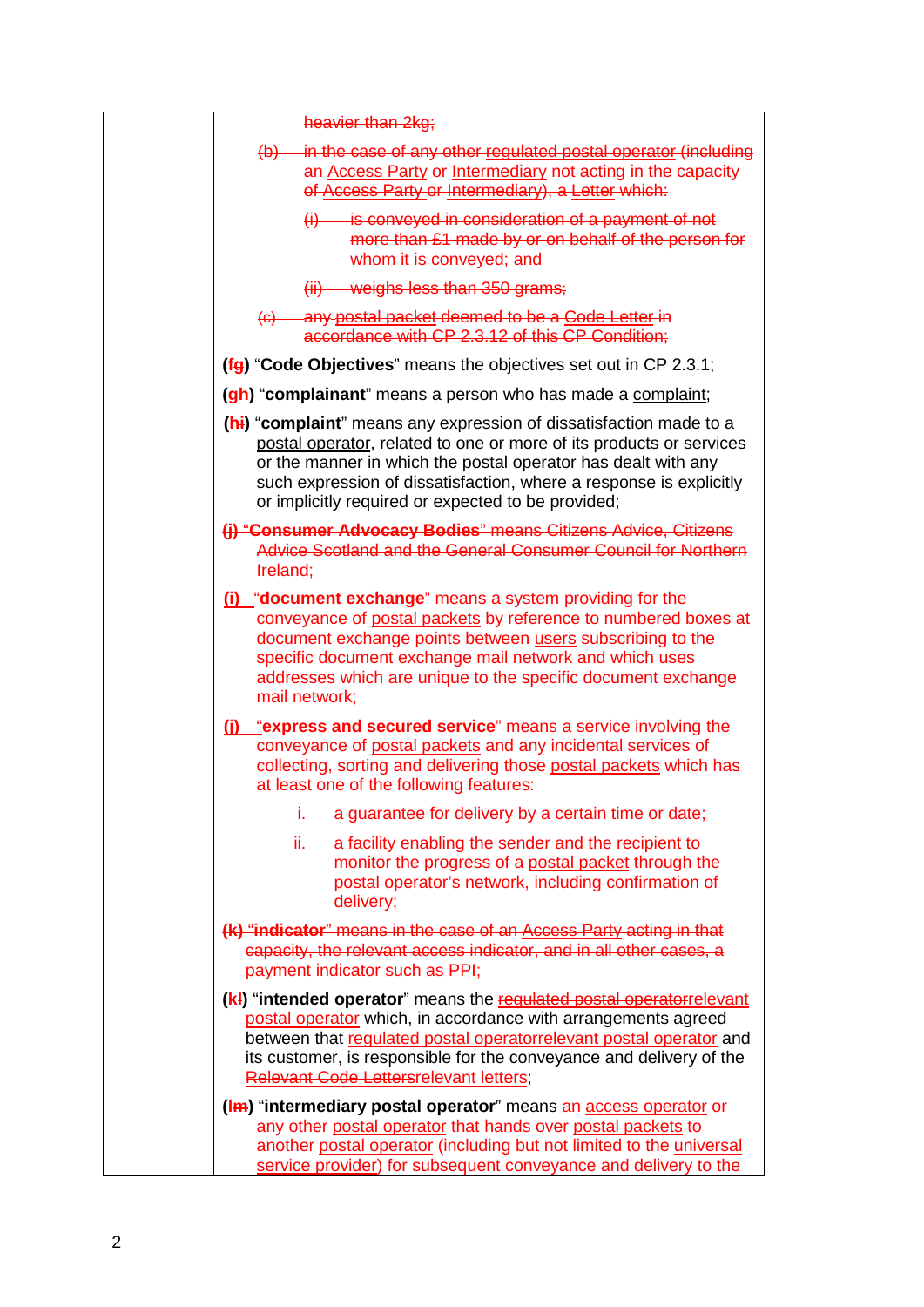| intended recipients of the postal packetsa requlated postal<br>operator (other than an Access Party) that is party to<br>arrangements with the universal service provider under which that<br>regulated postal operator delivers postal packets to the universal                                                                                                                                                                                                             |
|------------------------------------------------------------------------------------------------------------------------------------------------------------------------------------------------------------------------------------------------------------------------------------------------------------------------------------------------------------------------------------------------------------------------------------------------------------------------------|
| service provider for subsequent conveyance;                                                                                                                                                                                                                                                                                                                                                                                                                                  |
| (n) "Letter" has the meaning ascribed to it in the Act but excludes<br>parcels;                                                                                                                                                                                                                                                                                                                                                                                              |
| (me) "Miscollected Code Letters" miscollected letters" means<br>Code Lettersrelevant letters which have been collected in error by a<br>regulated postal operatorrelevant postal operator which is not the<br>intended operator;                                                                                                                                                                                                                                             |
| (np) "Misdirected Code Letters" misdirected letters" means Code<br><b>Lettersrelevant letters</b> , other than <b>Miscollected Code</b><br><b>Lettersmiscollected letters</b> (but, for the avoidance of doubt,<br>including <b>Misposted Code Lettersmisposted letters</b> ), which have<br>entered the postal facilities of a regulated postal operatorrelevant<br>postal operator which is not the intended operator in respect of<br>those Code Lettersrelevant letters: |
| (og) "Misposted Code Letters" misposted letters" means Code<br>Lettersrelevant letters which due to customer error have entered<br>the postal facilities of a regulated postal operatorrelevant postal<br>operator which is not the intended operator in respect of those<br>Gode Lettersrelevant letters and which have not been delivered to<br>the relevant addressee;                                                                                                    |
| (p) "Postal Common Operational Procedures Agreement" or "the<br>Agreement" means the agreement known as the 'Postal<br>Common Operational Procedures Agreement' which sets out the<br>terms and conditions on which relevant postal operators are to<br>treat misdirected letters and miscollected letters insofar as<br>relevant postal operators do not have alternative arrangements in<br>place in accordance with CP 2.2.2;                                             |
| (OF) "Postal Common Operational Procedures Code" or "the Code"<br>means the Code of Practice in section 3 of this Condition;                                                                                                                                                                                                                                                                                                                                                 |
| (as) "postal facilities" means the physical and human resources<br>deployed by a regulated postal operatorrelevant postal operator<br>(and, where relevant, by its contractors and agents) for the purpose<br>of providing postal services;                                                                                                                                                                                                                                  |
| (t) "postal packet" has the meaning ascribed to it in the Act but<br>excludes parcels;                                                                                                                                                                                                                                                                                                                                                                                       |
| (u) "Prohibited Code Letters" means any postal packet (including<br>parcels) which contains items and/or material prohibited or restricted<br>by the Scheme;                                                                                                                                                                                                                                                                                                                 |
| (rv) "public holiday" means Christmas Day, Good Friday and a day<br>which is a bank holiday under the Banking and Financial Dealings Act<br>1971 in any part of the United Kingdom;                                                                                                                                                                                                                                                                                          |
| (sw) "receiving operator" means the regulated postal<br><b>operatorrelevant postal operator</b> whose postal facilities the Relevant<br>Code Lettersrelevant letters (in respect of which it is not the intended<br>operator) have entered;                                                                                                                                                                                                                                  |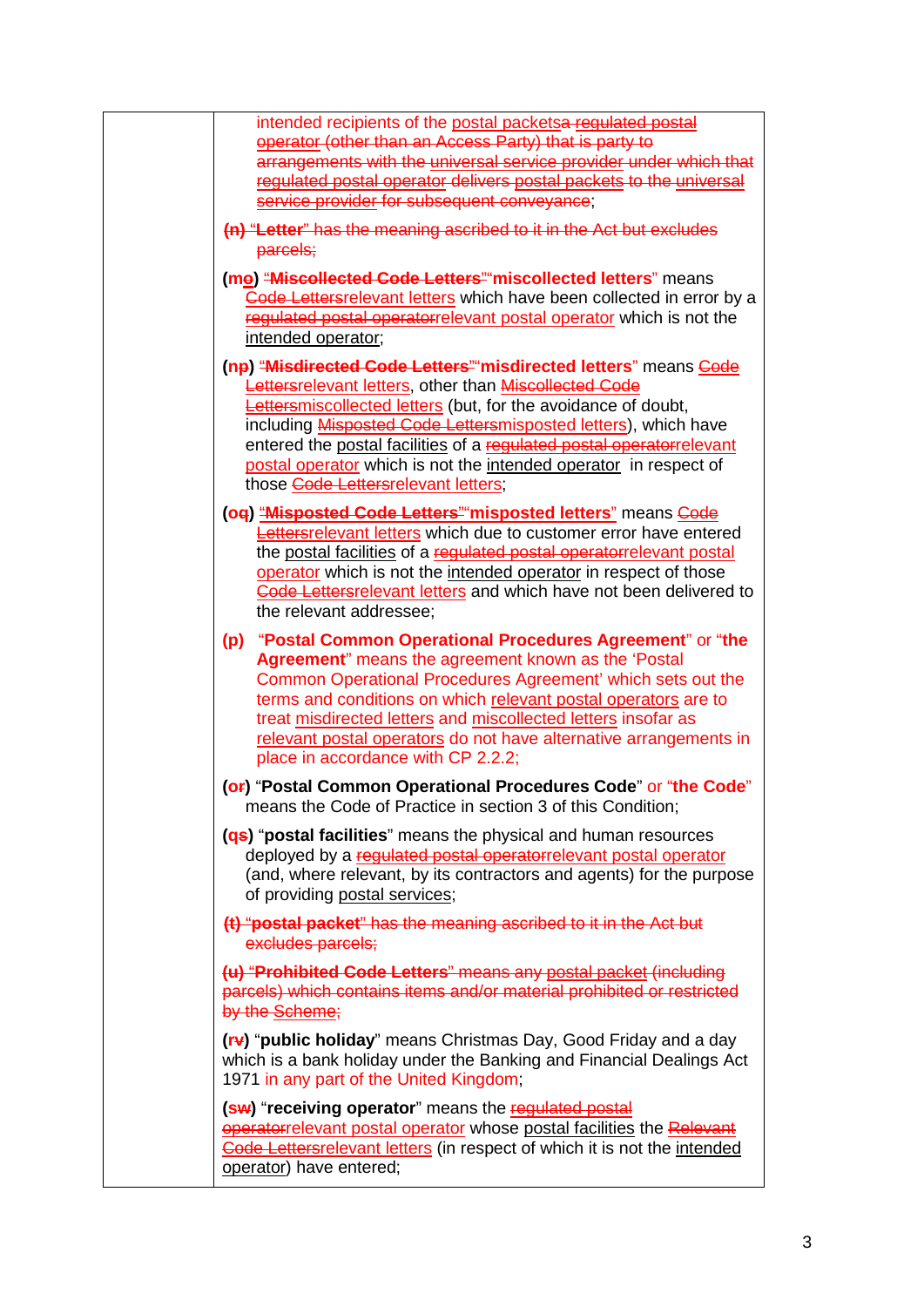|                                                                                                                                                                                                                                     |                     | (x) "regulated postal operator" means a postal operator which<br>provides services in relation to which, had those services been carried<br>out prior to the appointed day, it would have been required to hold a<br>licence under the Postal Services Act 2000; |
|-------------------------------------------------------------------------------------------------------------------------------------------------------------------------------------------------------------------------------------|---------------------|------------------------------------------------------------------------------------------------------------------------------------------------------------------------------------------------------------------------------------------------------------------|
|                                                                                                                                                                                                                                     |                     | (y) "relevant code letters" means Miscollected Code Letters or<br>Misdirected Code Letters, as the case may be;                                                                                                                                                  |
|                                                                                                                                                                                                                                     |                     | (z) "regulatory condition" means any condition of authorisation set<br>by OFCOM under the Act;                                                                                                                                                                   |
|                                                                                                                                                                                                                                     | 750g;               | (t) "relevant letter" means a postal packet that is up to no more than<br>353mm in length, up to no more than 250mm in width, up to no<br>more than 25mm thick and which weighs up to no more than                                                               |
|                                                                                                                                                                                                                                     |                     | (u) "relevant postal operator" means a postal operator that provides<br>a relevant postal service;                                                                                                                                                               |
|                                                                                                                                                                                                                                     | letters, excluding: | (v) "relevant postal service" means a service of conveying relevant<br>letters from one place to another by post and the incidental<br>services of receiving, collecting, sorting and delivering relevant                                                        |
|                                                                                                                                                                                                                                     | i.                  | services for which the postal operator has not received<br>any payment, reward, profit or advantage with respect<br>to the conveyance of the relevant letters;                                                                                                   |
|                                                                                                                                                                                                                                     | ii.                 | services provided by a charity which comprise solely<br>the collection, conveyance and delivery of Christmas<br>cards;                                                                                                                                           |
|                                                                                                                                                                                                                                     | iii.                | express and secured services;                                                                                                                                                                                                                                    |
|                                                                                                                                                                                                                                     | iv.                 | services consisting of the conveyance of relevant<br>letters within a closed user group network;                                                                                                                                                                 |
|                                                                                                                                                                                                                                     | V.                  | services provided while acting in the capacity of an<br>intermediary postal operator; and                                                                                                                                                                        |
|                                                                                                                                                                                                                                     | VI.                 | services consisting of conveying relevant letters, which<br>have been sent from a location outside of the United<br>Kingdom and which are addressed for delivery to a<br>location outside of the United Kingdom, out of the<br>United Kingdom.                   |
|                                                                                                                                                                                                                                     | number 4138203);    | (aa) "Royal Mail" means Royal Mail Group Limited (registered                                                                                                                                                                                                     |
|                                                                                                                                                                                                                                     | that section);      | (bb) "scheme" means the Successor Postal Services Company Inland<br>Letter Post Scheme 2001 made pursuant to section 89 of the Postal<br>Services Act 2000 (or other comparable scheme made pursuant to                                                          |
|                                                                                                                                                                                                                                     |                     | (wee) "sender" in relation to any letter or other communication, means<br>the person whose communication it is;                                                                                                                                                  |
| (x) "USP Access Agreement" means an agreement under which the<br>universal service provider provides access to its postal network in<br>accordance with requirements set out in a condition imposed under<br>section 38 of the Act. |                     |                                                                                                                                                                                                                                                                  |
|                                                                                                                                                                                                                                     |                     |                                                                                                                                                                                                                                                                  |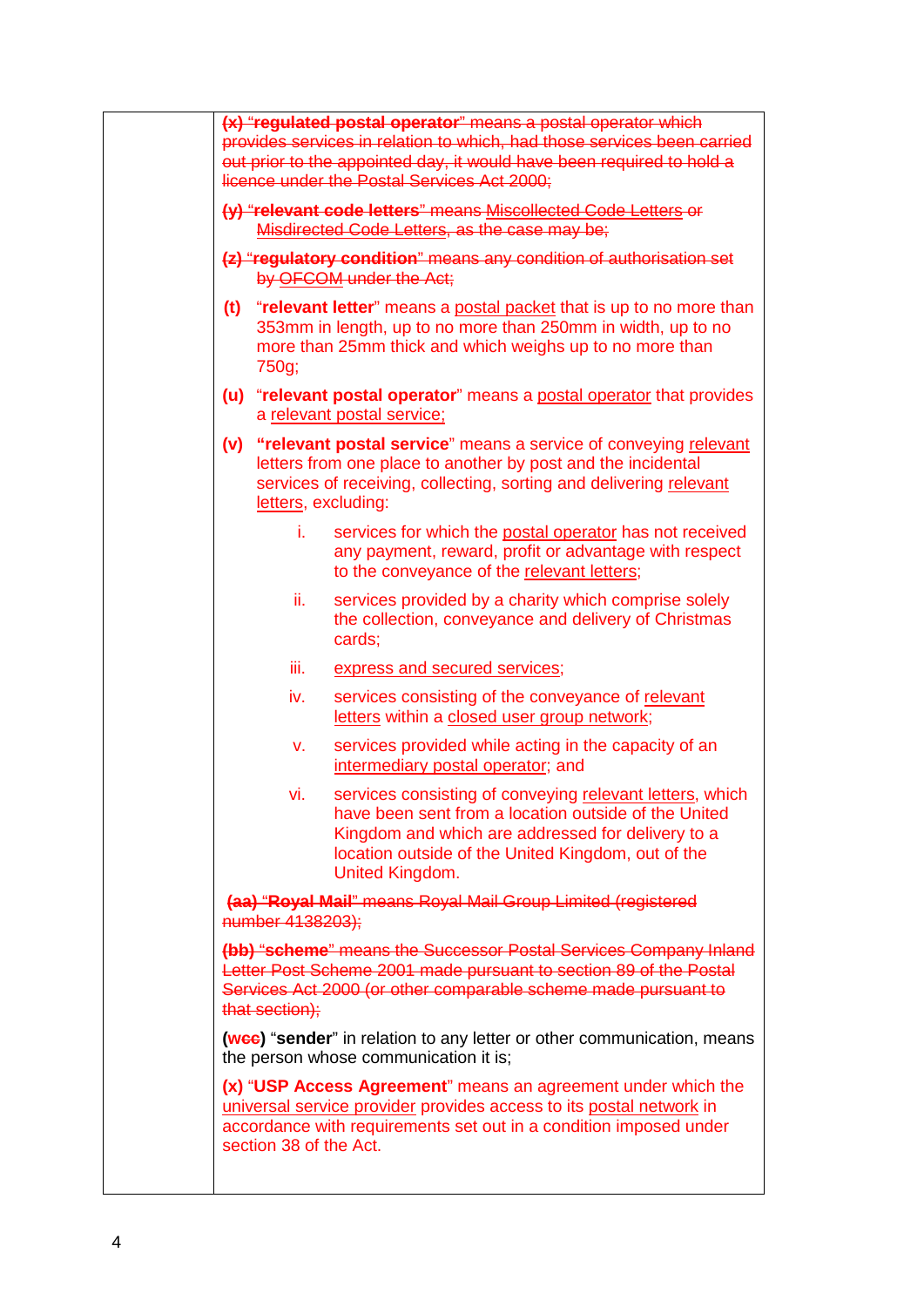|          | (dd) "voluntary code letter" means any postal packet (other than a<br>prohibited code letter) which is not a Code Letter for the purposes of<br>paragraph (b) of the definition of Code Letter but which is no larger<br>than 460mm by 610mm by 460mm (or, if a tubular postal packet, the<br>length plus twice the diameter does not exceed 1040mm with a<br>maximum length of 900mm), and no heavier than 2kg.<br>(y) "working day" means any day which is not a Saturday, a Sunday<br>or a public holiday. |
|----------|---------------------------------------------------------------------------------------------------------------------------------------------------------------------------------------------------------------------------------------------------------------------------------------------------------------------------------------------------------------------------------------------------------------------------------------------------------------------------------------------------------------|
| CP 2.1.3 | For the purpose of interpreting this CP Condition-                                                                                                                                                                                                                                                                                                                                                                                                                                                            |
|          | (a) except in so far as the context otherwise requires, any word or<br>expression shall have the meaning set out in CP 2.1.2 above and<br>otherwise the same meaning as it has been ascribed for the<br>purpose of Part 3 of the Act <sup>5</sup> ;                                                                                                                                                                                                                                                           |
|          | (b) headings and titles shall be disregarded;                                                                                                                                                                                                                                                                                                                                                                                                                                                                 |
|          | expressions cognate with those referred to in this CP Condition<br>(c)<br>shall be construed accordingly; and                                                                                                                                                                                                                                                                                                                                                                                                 |
|          | (d) the Interpretation Act 1978 (c. 30) shall apply as if this CP<br>Condition were an Act of Parliament.                                                                                                                                                                                                                                                                                                                                                                                                     |
|          | (e) references to a day are references to a period of twenty-four<br>hours beginning with one midnight and ending with the next,<br>which period shall be treated to include a Saturday, a Sunday,<br>and public holidays.                                                                                                                                                                                                                                                                                    |

## **2. Obligation to abide by the Postal Common Operational Procedures Code**

| CP 2.2.1   | Code.                                  | Unless OFCOM otherwise consent, each regulated postal operatorrelevant<br>postal operator shall comply with the Postal Common Operational Procedures                                                                                                                                                                                                                                                                                                                                                                                                                                        |
|------------|----------------------------------------|---------------------------------------------------------------------------------------------------------------------------------------------------------------------------------------------------------------------------------------------------------------------------------------------------------------------------------------------------------------------------------------------------------------------------------------------------------------------------------------------------------------------------------------------------------------------------------------------|
| $CP$ 2.2.2 | $\left( a\right)$<br>$\leftrightarrow$ | Unless OFCOM otherwise consent, a regulated postal operatorrelevant postal<br>operator shall become and remain a party to the Postal Common Operational<br>Procedures Agreement which shall apply insofar as-<br>it is consistent with, and deals with matters not provided for in. the<br>terms and conditions of any Access Agreement, Intermediary<br>Agreement, USP Access Agreement or Access Code to wh<br>lated postal operator is a party; and<br>the regulated postal operatorrelevant postal operator has not<br>established alternative arrangements with other regulated postal |

<span id="page-8-0"></span><sup>&</sup>lt;sup>5</sup>-A table for information identifying such defined terms is provided at the end of this condition. This table is intended only as a guide and does not form a part of this condition. We make no representations as to its accuracy or completeness.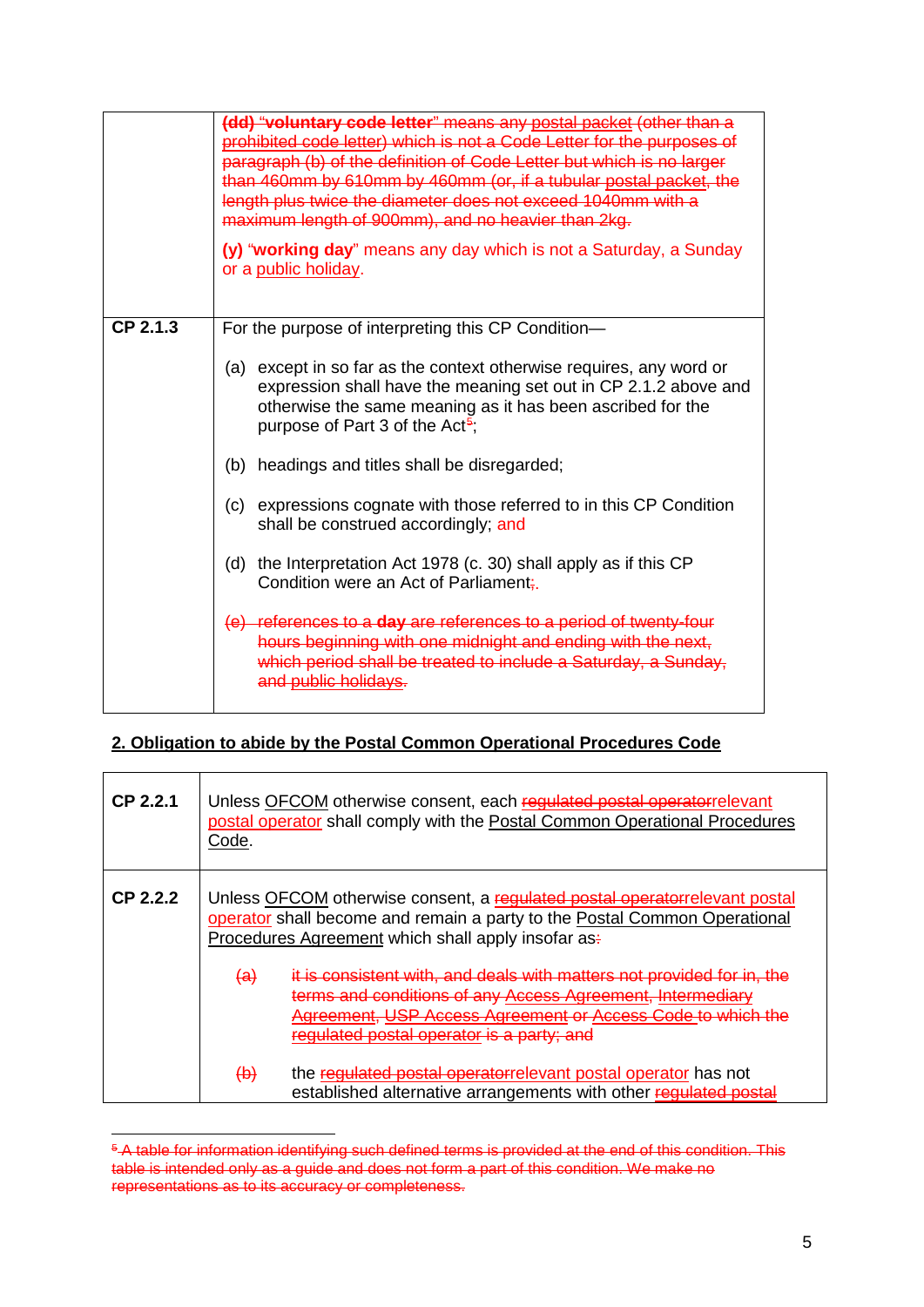|          | operatorrelevant postal operators relating to the treatment of<br>misdirected mailmisdirected letters and miscollected mailmiscollected<br>letters which are consistent with the Code Objectives.                                                                                                                                                                                                                                                                              |
|----------|--------------------------------------------------------------------------------------------------------------------------------------------------------------------------------------------------------------------------------------------------------------------------------------------------------------------------------------------------------------------------------------------------------------------------------------------------------------------------------|
| CP 2.2.3 | Unless OFCOM otherwise consent, a regulated postal operatorrelevant postal<br>operator shall at all times refrain from acting in a manner which is inconsistent<br>with the Code Objectives or which is likely to prejudice the effective functioning<br>of the Postal Common Operational Procedures Code.                                                                                                                                                                     |
| CP 2.2.4 | If a relevant postal operator is nominated by OFCOM by a direction in writing<br>given for the purposes of this Condition generally to the office of Secretary of the<br>Postal Common Operational Procedures Agreement, that relevant postal<br>operator shall perform the functions of that office in an efficient, timely, impartial<br>and professional manner, subject to reimbursement by OFCOM of the costs<br>reasonably incurred in the discharge of those functions. |
| CP 2.2.5 | The parties to the <b>Postal Common Operational Procedures Agreement</b> may<br>agree to modify the Agreement in accordance with the terms of the Agreement,<br>provided that:                                                                                                                                                                                                                                                                                                 |
|          | (a) OFCOM is notified of the proposed amendments to the terms of the<br>Agreement in the manner, and containing the information, provided for in the<br>Agreement; and                                                                                                                                                                                                                                                                                                         |
|          | (b) OFCOM does not notify the Secretary of the Agreement within 30 working<br>days of receiving the notification of the proposed amendment that it intends to<br>consult on issuing a direction modifying the terms of the Agreement in<br>accordance with CP 2.2.6.                                                                                                                                                                                                           |
|          | The Postal Common Operational Procedures Agreement shall be modified in<br>accordance with this paragraph if:                                                                                                                                                                                                                                                                                                                                                                  |
|          | (a) OFCOM have received a proposal to change the Postal Common<br>Operational Procedures Agreement from a person entitled under its provisions to<br>make such a proposal, and                                                                                                                                                                                                                                                                                                 |
|          | (b) that proposal has been submitted to OFCOM in the manner, and<br>containing the information, provided for in the Postal Common Operational<br>Procedures Agreement, and                                                                                                                                                                                                                                                                                                     |
|          | $(e)$ OFCOM:                                                                                                                                                                                                                                                                                                                                                                                                                                                                   |
|          | are of the opinion that modification of the Postal Common Operational<br>$\theta$<br>Procedures Agreement in the manner proposed will enable the Code Objectives<br>better to be fulfilled and that such modification is consistent with its statutory<br>duties,                                                                                                                                                                                                              |
|          | (ii) have given notice of the proposed modification in accordance with CP<br>$2.2.6$ and $2.2.7$ ;                                                                                                                                                                                                                                                                                                                                                                             |
|          | have considered any representations made in accordance with that<br>$\overline{(\overline{iii})}$                                                                                                                                                                                                                                                                                                                                                                              |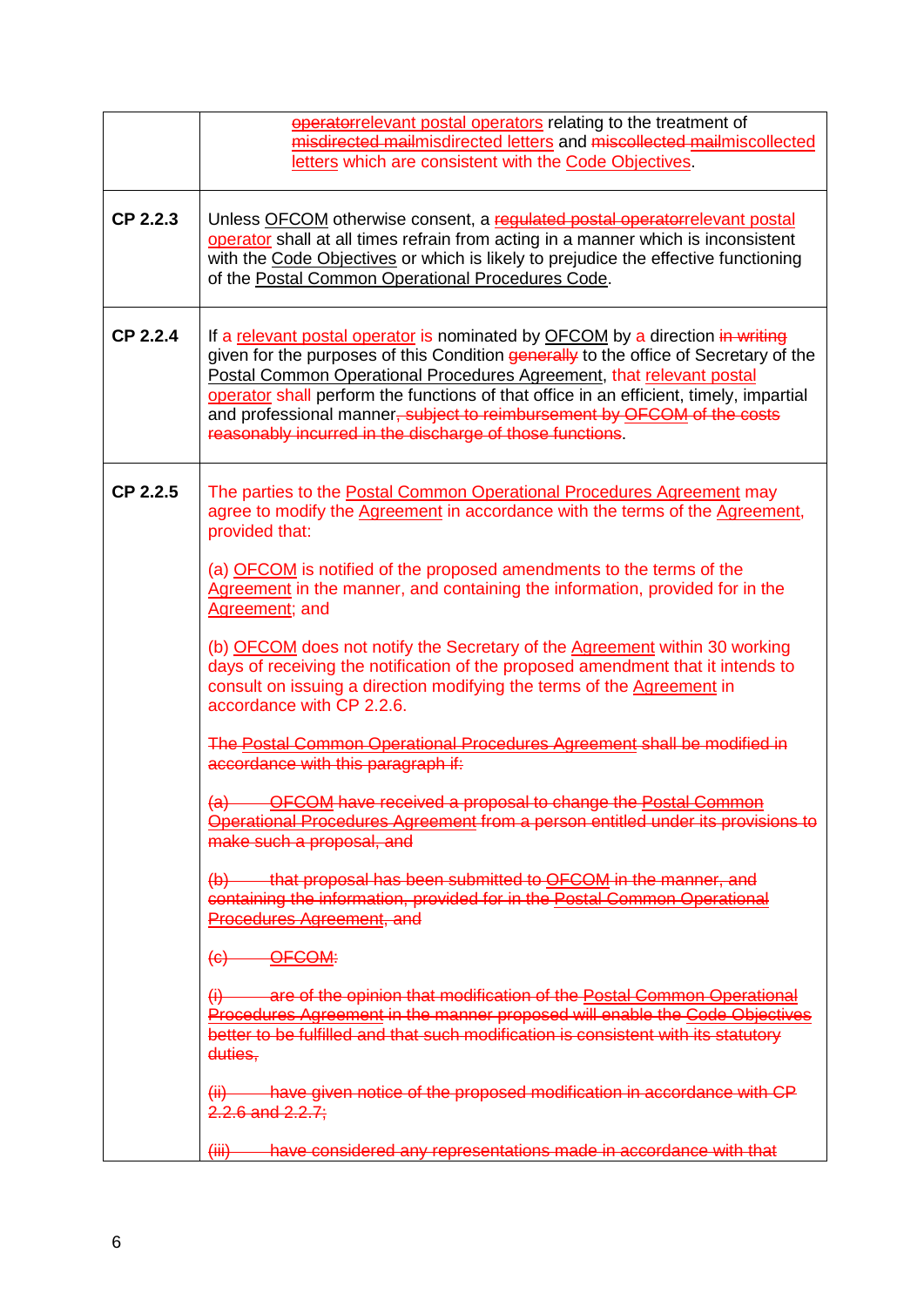|          | notice and not withdrawn; and                                                                                                                                                                                                                          |
|----------|--------------------------------------------------------------------------------------------------------------------------------------------------------------------------------------------------------------------------------------------------------|
|          | $(iv)$ have directed by a direction given for the purpose of this Condition<br>generally that the proposed modification be made.                                                                                                                       |
| CP 2.2.6 | <b>OFCOM</b> may issue a direction requiring such modifications to the terms of the<br>Postal Common Operational Procedures Agreement as OFCOM considers are<br>appropriate and proportionate in order to ensure the Code Objectives are<br>fulfilled. |
|          | A notice under CP 2.2.5(c)(ii) shall be in accordance with this paragraph if it<br>states:                                                                                                                                                             |
|          | that OFCOM propose to make the modification;<br>$\left( a\right)$                                                                                                                                                                                      |
|          | the effect of the proposed modification;<br>$\bigoplus$                                                                                                                                                                                                |
|          | the reasons for the proposed modification; and<br>$\left( e\right)$                                                                                                                                                                                    |
|          | (d) the period (of not less than 28 days starting with the date of publication<br>of the notice) within which representations may be made in relation to the<br>proposed modification.                                                                 |
| CP 2.2.7 | A notice under CP 2.2.5(c)(ii) shall be in accordance with this paragraph if it is<br>given by:                                                                                                                                                        |
|          | (a) serving a copy of the notice on each of the parties to the Postal<br>Common Operational Procedures Agreement as at the date of such notice and<br>on the Consumer Advocacy Bodies, and                                                             |
|          | (b) publishing the notice in such manner as <b>OFCOM</b> consider appropriate<br>for the purpose of bringing the matters included in the notice to the attention of<br>persons likely to be affected by them.                                          |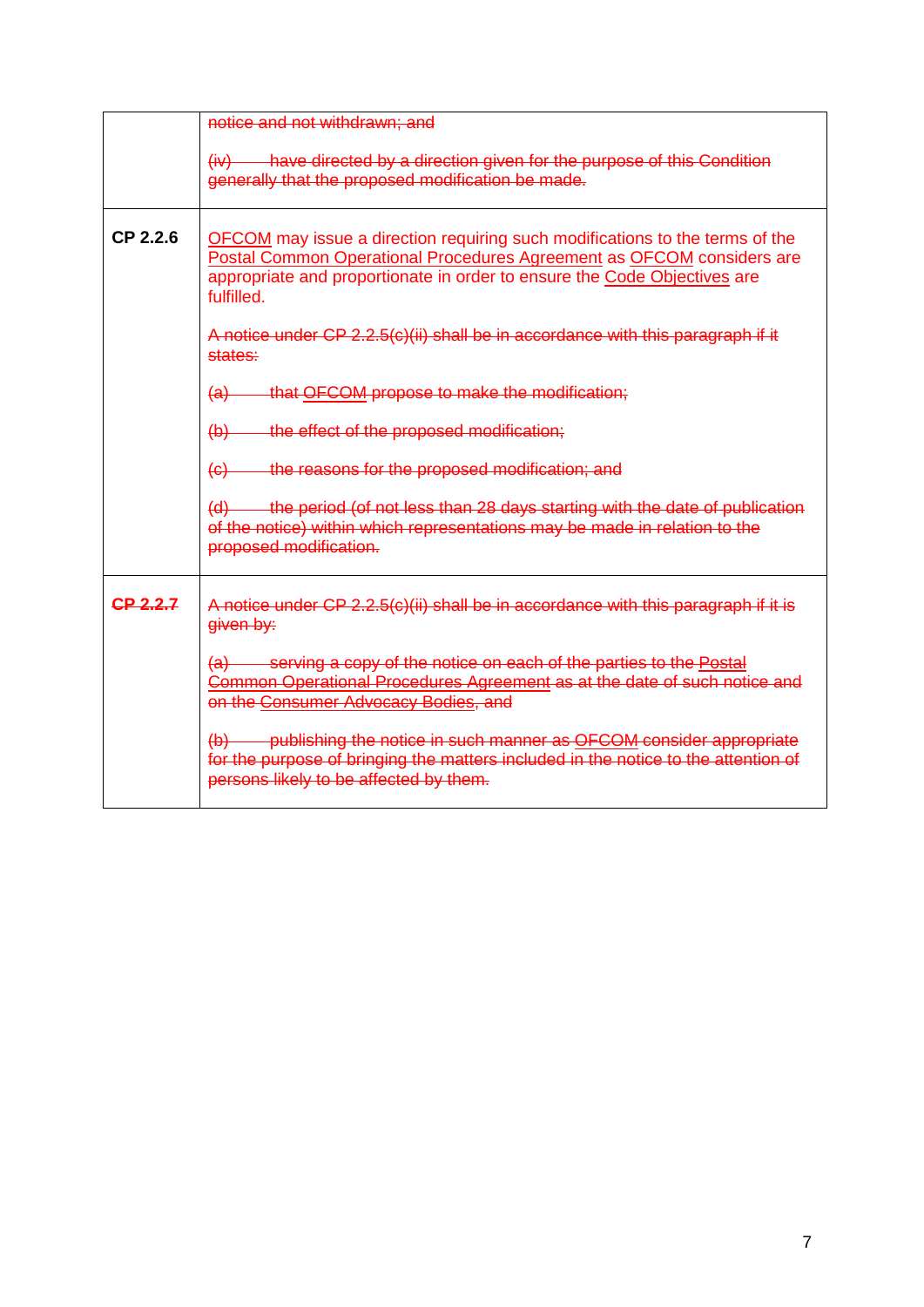## **3. The Postal Common Operational Procedures Code**

## **Introduction**

CP 2.3.1This is the Code of Practice covering common operational procedures for handling misdirected or miscollected mailmisdirected letters and miscollected letters and misdirected complaints or other enquiries about relevant letters. Its purpose is to achieve the following objectives in respect of such matters (the "**Code Objectives"**):

(a) the furtherance of the interests of users of postal services;

(b) ensuring that Miscollected Code Lettersmiscollected letters and Misdirected Code Lettersmisdirected letters are:

(i) returned to the intended operator; or

(ii) if such return is not reasonably practicable, otherwise handled (including, where appropriate, delivered to the intended user),

in either case in an efficient, economic and timely manner;

(c) ensuring complaints or other enquiries (including from customers) in relation to Code Lettersrelevant letters made to a regulated postal operatorrelevant postal operator which is not the regulated postal operatorrelevant postal operator to which the complaint or other enquiry should have been made, are handled in an efficient, economic and timely manner; and

(d) so far as is consistent with sub-paragraphs (a) to (c), the promotion of effective competition between regulated postal operatorrelevant postal operators.

CP 2.3.2The Code sets out the requirements and procedures to be followed in order to satisfy the Code Objectives.

CP 2.3.3 This Code applies to all requiated postal operatorrelevant postal operators. Compliance is obligatory for all regulated postal operatorrelevant postal operators in accordance with regulatory conditionsthis condition CP 2.

CP 2.3.4 Regulated postal operatorRelevant postal operators will need to enter into contractual arrangements separate to this Code in order to comply with and give effect to the provisions of the Code: for example, day-to-day arrangements for the repatriation of misdirected mail and any charges payable for that service will need to be established. Subject to CP 2.2.2, relevant postal operators Regulated postal operator are required to be party to a separate "default agreement" – the Postal Common Operational Procedures Agreement – so as to ensure that in the absence of any bespoke negotiated arrangements between regulated postal operatorrelevant postal operators, regulated postal operatorrelevant postal operators will be able to comply with this Code.

CP 2.3.5This Code shall not be interpreted in any way which is inconsistent with the Code Objectives.

### **Code identifiers and voluntary application of the Code**

#### *General*

- CP 2.3.6 Subject to CP 2.3.7 CP 2.3.12, each regulated postal operator Each relevant postal operator must take all reasonable steps:
	- $\overline{a}$  to ensure that its code identifier is clearly and legibly marked in accordance with industry practice on each Code Letterrelevant letter in respect of which it is the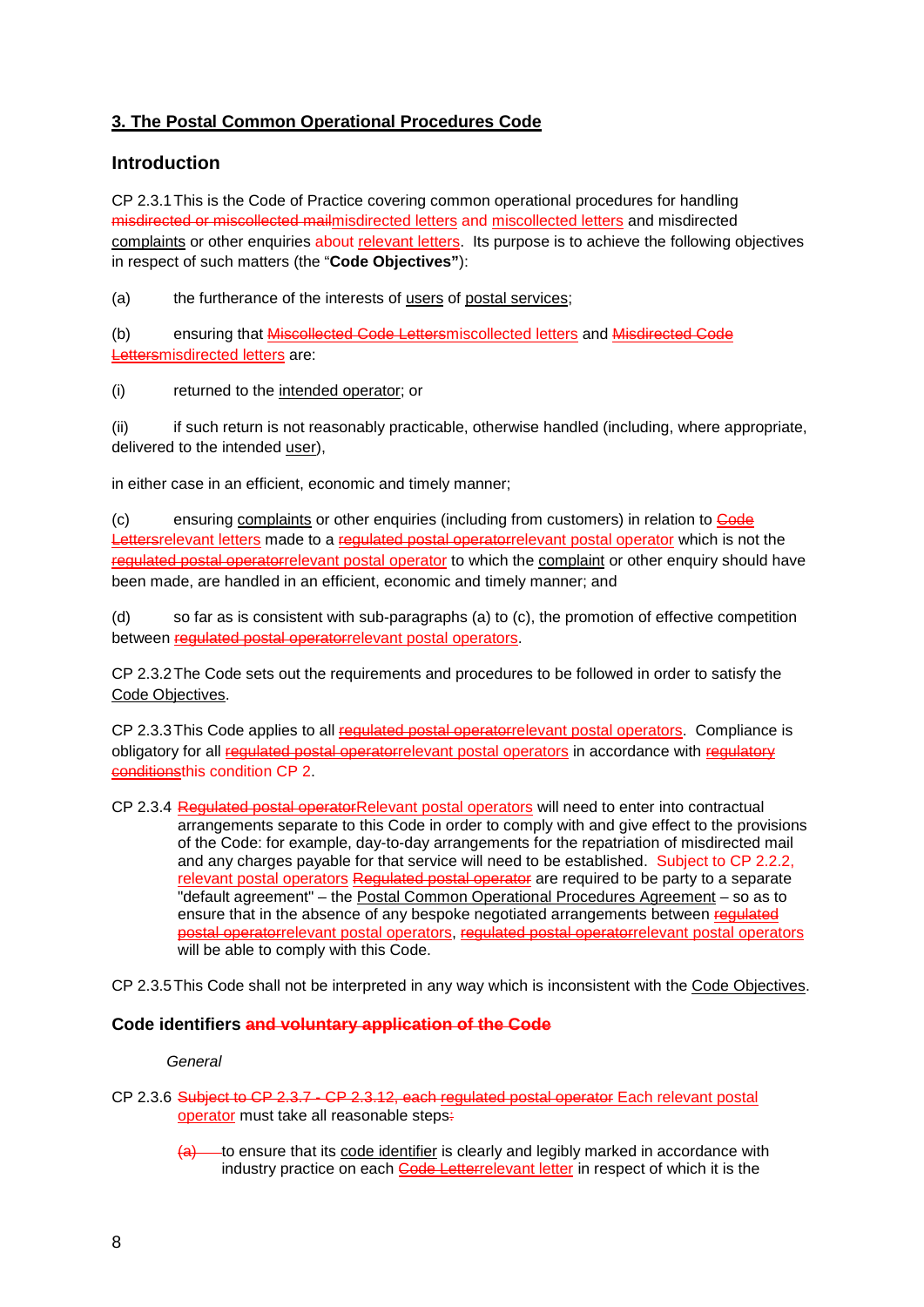intended operator.

not to mark its code identifier on any postal packet (which for the purposes of CP 2.3.6 - CP 2.3.12 includes parcels) in respect of which it is the intended operator which is not a Code Letter.

*The universal service provider*

- CP 2.3.7 Royal MailThe universal service provider will be taken to have satisfied its obligations under CP 2.3.6(a) if a Code Letterrelevant letter in respect of which Royal Mail the universal service provider is the intended operator bears:
	- (a) a Royal Mail postage stamp of the universal service provider; or
	- (b) a mark or impression which includes the words "Royal Mail" or other reasonably recognisable Royal Mail text or symbol of the universal service provider.
- CP 2.3.8 In relation to all other Code Lettersrelevant letters in respect of which the universal service providerRoyal Mail is the intended operator which do not meet the requirements of CP 2.3.7, the universal service providerRoyal Mail must comply with CP 2.3.6(a).

#### *Access Parties and Intermediaries*

- CP 2.3.9 An Access Party or Intermediary will be taken to have satisfied its obligations under CP 2.3.6(a) if a Code Letter in respect of which the Access Party or Intermediary is the intended operator, is marked with that Access Party's or Intermediary's indicator.
- CP 2.3.10 In relation to all other Code Letters in respect of which an Access Party or Intermediary is the Intended Operator which do not meet the requirements of CP 2.3.9, that Access Party or Intermediary must comply with CP 2.3.6(a).

#### *Voluntary application of the Code*

- CP 2.3.11 A regulated postal operator (other than the universal service provider acting in any capacity, and an Access Party and an Intermediary acting in those capacities) may elect to extend the application of the Code to **Voluntary Code Letters**.
- CP 2.3.12 If a regulated postal operator makes an election in accordance with CP 2.3.11, those Voluntary Code Letters in respect of which the election is made:
	- (a) must be clearly and legibly marked in accordance with industry practice with the relevant code identifier; and
	- (b) if so marked, shall be deemed to constitute for all purposes of this Code, Code Letters.

#### **Treatment of Misdirected Code Lettersmisdirected letters**

CP 2.3.913 Regulated postal operatorsRelevant postal operators must take all reasonable steps to ensure that Misdirected Code Lettersmisdirected letters are:

- (a) returned to the intended operator; or
- (b) if such return is not reasonably practicable, otherwise handled (including, where appropriate, delivered to the intended user)

in either case, in an efficient, economic and timely manner.

CP 2.3.1044 Regulated postal operatorsRelevant postal operators may: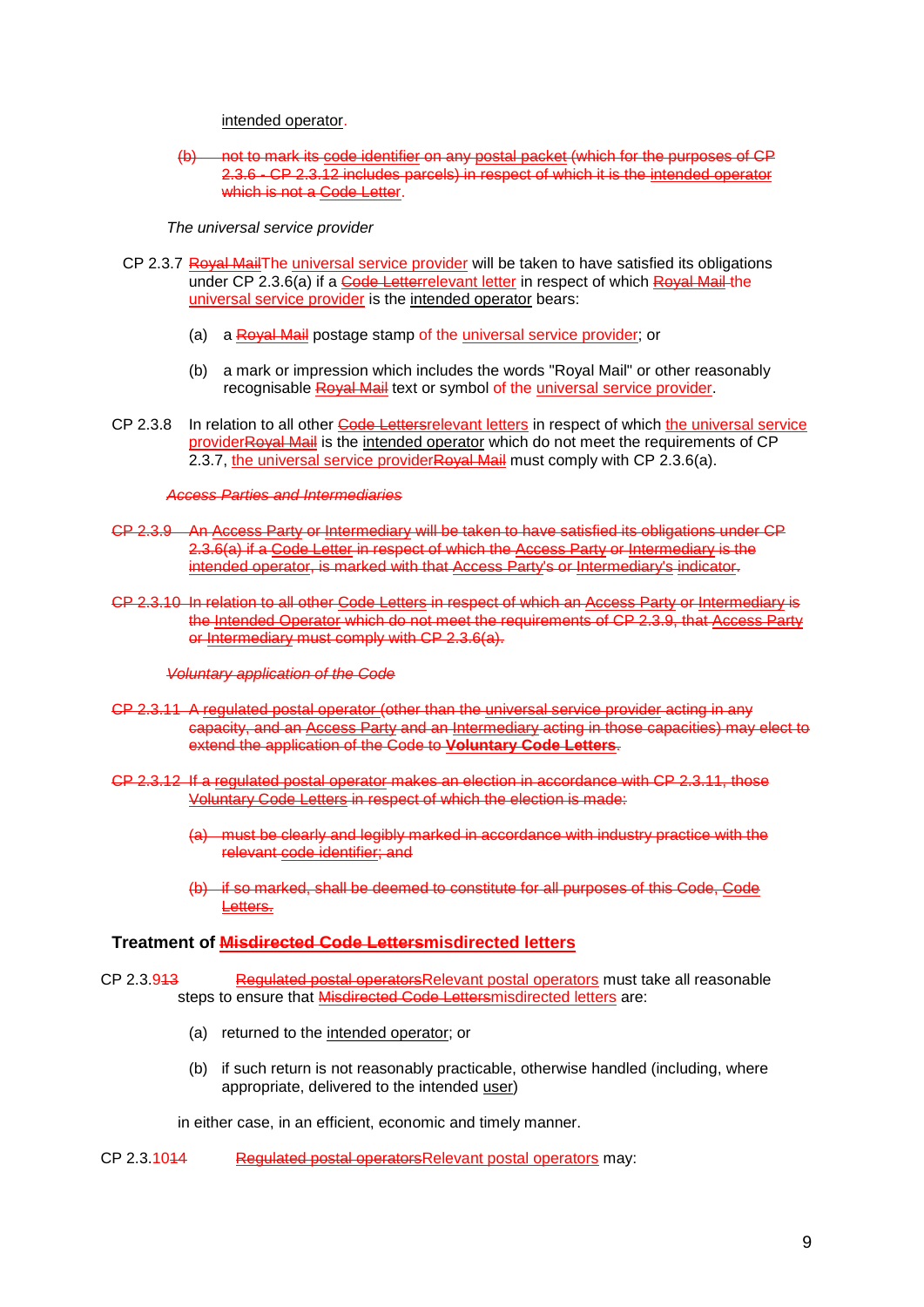- (a) charge the relevant intended operator for the reasonable costs properly and reasonably incurred in returning or otherwise handling the relevant Misdirected Code Lettermisdirected letter in accordance with CP 2.3.13;
- (b) where in accordance with CP 2.3.13 they deliver or return the relevant Misdirected Code Lettermisdirected letter to the relevant intended user or sender, as the case may be, charge the user or sender for such delivery or return on the same basis that they would be entitled to charge if they were the intended operator of the relevant Misdirected Code Lettermisdirected letter.

## **Treatment of Miscollected Code Lettersmiscollected letters**

- CP 2.3.1145 Regulated postal operators Relevant postal operators must take all reasonable steps to ensure that **Miscollected Code Lettersmiscollected letters** are returned to the intended operator or its customer, in either case, in an efficient, economic and timely manner.
- CP 2.3.1246 Regulated postal operators Relevant postal operators may not charge for returning the relevant Miscollected Code Lettersmiscollected letters in accordance with CP 2.3.15.

## **Customer Service Enquiries**

- CP 2.3.1347 If a regulated postal operatorrelevant postal operator receives a complaint or other enquiry in relation to a **Code Letterrelevant letter** that should have been made to another regulated postal operatorrelevant postal operator, the regulated postal operatorrelevant postal operator receiving the complaint or other enquiry shall:
	- (a) treat that complaint or other enquiry with the same degree of care and importance that it would if the complaint or other enquiry should have been made to that regulated postal operatorrelevant postal operator;
	- (b) explain to the complainant that the complainant should contact the other relevantregulated postal operatorrelevant postal operator; and
	- (c) provide to the complainant the contact details of that other relevant regulated postal operatorrelevant postal operator.
- CP 2.3.1418 If a regulated postal operatorrelevant postal operator receives a complaint or other enquiry where the identity of the regulated postal operatorrelevant postal operator to which that complaint or other enquiry should have been made is not discernible from the relevant Code Letterrelevant letter, the regulated postal operatorrelevant postal operator receiving the complaint or other enquiry is only required to refer the complainant to the sender of the Code Letterrelevant letter.
- CP 2.3.19 Regulated postal operator must take all reasonable steps to ensure that they have sufficient personnel properly trained (and with access to all relevant information) in order to handle complaints or other enquiries in accordance with the other provisions of CP 2.3.17 – CP 2.3.18.

### **Obligation to keep records**

- CP 2.3.20 Relevant postal operators shall keep records of:
	- (a) any misdirected letters or miscollected letters which they have handled in accordance with the Code; and
	- (b) any charges they have made to the intended operator in respect of returning or otherwise handling misdirected letters

for a period of three years following the date on which they handled the relevant